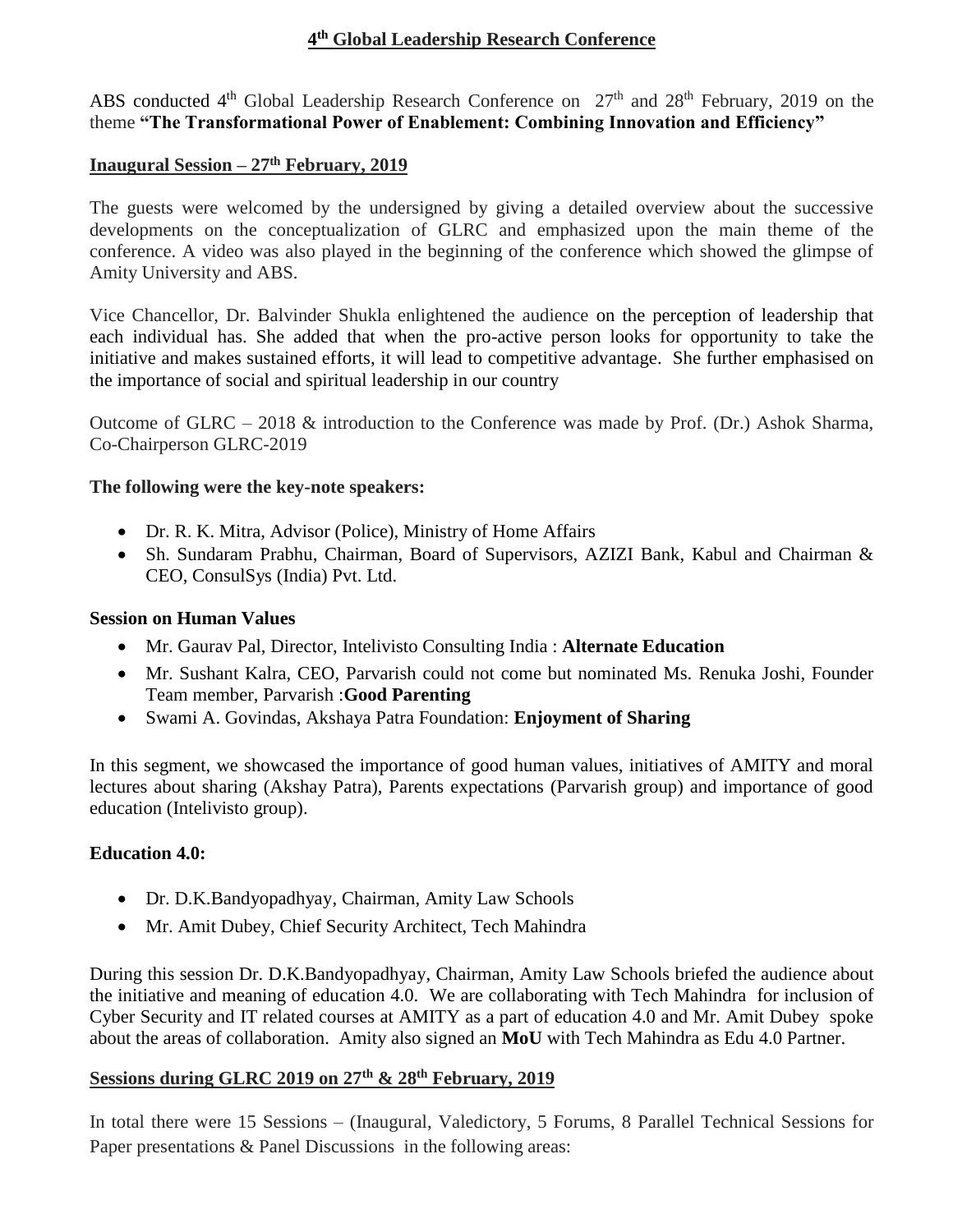- **Human Resource Forum and two paper presentation sessions in the area of HR**
- **Finance Forum and two paper presentation sessions in the area of Finance**
- **Quality Forum and two paper presentation sessions in the area of Operations**
- **Marketing Forum and two paper presentation sessions in the area of Marketing**
- **Management and Industry Associations Forum**

### **Human Resource Forum: F-2 Auditorium : 14:00hrs - 16:00hrs (28.02.2019)**

Theme : HR Innovation and Change in the Age of Disruption

### **Following were the speakers:**

- Shri V. N. Rai, Ex CMD, KRIBHCO
- Col. J. S. Lamba, Director, Parivartan Foundation, Jaipur
- Mr. Siddharth Mukherjee, Ex- ED HR & Admin, IOCL
- Mr. Amit Gupta, DGM L&D, IOCL
- Mr. Amitabh Jha, DGM (L&D) Strategy, BHEL
- Ms. Philippa Mathewson, Founder-Director, Tranziam Image Management & Training Professionals

Dean FMS & Director ABS addressed the gathering and welcomed the guests

**Guest of Honour:** Hon'ble Dr. Nitin Batra, Amity Center for Development Co-operation & Alliances addressed the gathering

## **Session-1 : Track: Human Resource : F-1 Seminar Hall (14:30 hrs – 17:00 hrs) : 27.02.2019**

| Theme                     | : Innovative HR practices for Organisation change and enablement                                                            |
|---------------------------|-----------------------------------------------------------------------------------------------------------------------------|
|                           | Session Chair: Dr. D.P. Sahoo, Associate Professor – HR IMT Ghaziabad Area Chair HR & OB –<br><b>IMT</b> Ghaziabad          |
|                           | Dr. Sona Vikas, Associate Professor – IILM University Gurugram                                                              |
| Panelists                 | :Mr. Umashankar Akharia, Co-founder of Resource Multipliers $\&$ Nirvanna<br>Mr. Nikhileshwar Singh, Global HR Lead – AECOM |
|                           | Ms. Vineeta Koul, Manager-HR, Nucleus Software                                                                              |
|                           | Mr. Vikas Singh Songara, Head-HR, FRP and Services Business of Aksh Optifibre Ltd                                           |
|                           | Session In-charge : Dr. Shikha Mishra and Dr. Puja Sareen (OB & HR), ABS                                                    |
| Total Paper presented: 15 |                                                                                                                             |

# **Session-2 :Track: Human Resource : F-1, Seminar Hall (10:00hrs - 13:00hrs) :28.02.2019**

| Theme                | : Disruptive changes-Maneuvering Role of HR in the age of disruption |
|----------------------|----------------------------------------------------------------------|
| <b>Session Chair</b> | : Dr. Rahul Raj, Associate Professor, OB & HR and HOD Commerce       |
|                      | Department, Graphic Era Hill University, Dehradun                    |
|                      | Dr. Shalini Khandelwal, HOD – HR department, IBS Gurugram            |
|                      | Dr. Sharad Goel, Director – Indirapuram Institute of Higher Studies  |
| Panelists            | : Mr. Rajeev Ranjan, Jindal Steel Wire – AVP Corporate HR            |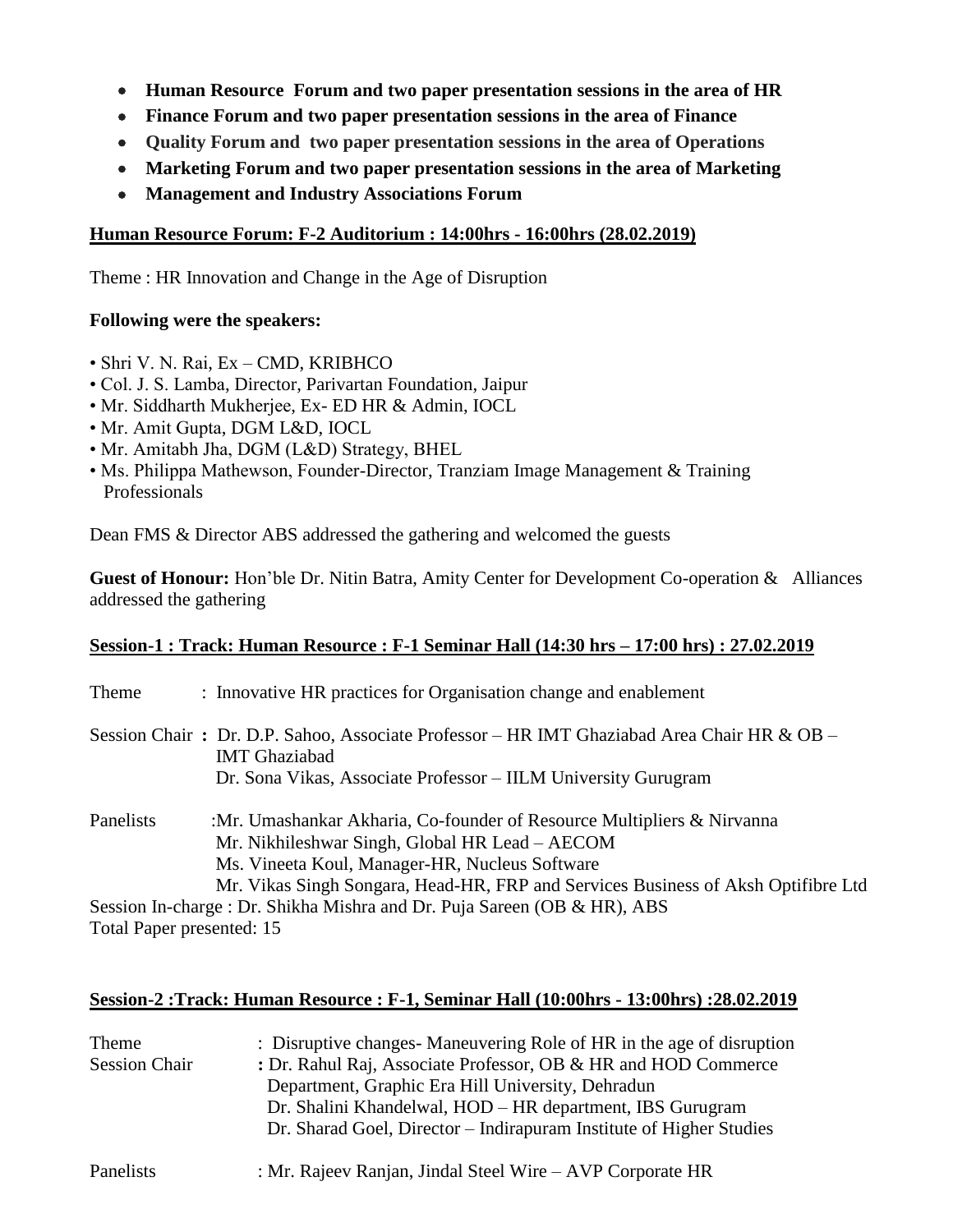Mr.Ashish Chatteraj, Country HR Director, NXP India Ms. Aprajita Sarmah, Director HR Metlife Mr. Deepak Singh, Head-HR JV and Subsidiaries Tata Power Session In-charge : Dr. Shikha Mishra (OB & HR) Dr Priyanka Agarwal (OB & HR) Total Paper presented : 14

### **Finance Forum: F-2 Auditorium (14:30hrs - 16:00hrs) : 27.02.2019**

### **Theme: Transformation of Financial Services: Redefining Value Enablers**

### **Keynote Address :**

**•** Dr. Charan Singh, Chief Executive & Director, EGROW and Non- Executive Director, Punjab & Sind Bank

### **Speakers:**

• Mr Ravikumar – President, CISI India Advisory Committee, Executive Chairman of Vastu Housing Finance Corporation Ltd. and non-executive Chairperson of Bharat Financial Inclusion Ltd.

- Mr Sudish Panicker MD & CEO BNY Mellon, member of CISI India Advisory Committee
- Mr. P. R. Jaishankar, Serving Director & CEO, India Infrastructure Finance Company Limited (IIFCL)
- Mr. Ganesh Iyer, Country Head, Chartered Institute for Securities & Investment
- Mr. K. S. Rao, Director, NIBSCOM
- Mr. Aashish Bindra, Chief Financial Officer, Amity Education Group

Session : Moderator: Dr. S. K. Laroiya, Sr. Professor, University of Delhi

Dean FMS & Director, ABS welcomed and introduced about the Finance Forum to the guests:

**Ms. Pooja Chauhan**, Chairperson, Amity Humanity Foundation was the **Guest of Honour** during the Finance Forum and she addressed the gathering.

### **Session-1 : Track: Finance : F-1 MDP Room (10:00hrs - 13:00hrs):28.02.2019**

| Theme                      | : Innovative Financial Practices: A Prerequisite for Emerging Economy |
|----------------------------|-----------------------------------------------------------------------|
| <b>Session Chair</b>       | : Prof. M.C. Sharma, Shaheed Bhagat Singh College, Delhi University   |
| <b>Session Co-Chair</b>    | : Mr. Yogesh Kapoor, Senior President, Yes Bank                       |
|                            | Dr. Anil Goyal, Professor, Rukmini Devi Institute of Advanced Studies |
|                            | (GGSPU)                                                               |
| Session In-charge          | : Dr. T. V. Raman, Professor, ABS                                     |
| Total Paper presented : 12 |                                                                       |

### **Session-2 : Track: Finance : F-1, MDP Room (14:00hrs - 16:00hrs):28.02.2019**

| Theme                      | : Technology Disruption in Finance Function                                  |
|----------------------------|------------------------------------------------------------------------------|
| <b>Session Chair</b>       | : Prof. P. Malyadri, ICSSR Senior Fellow (ICSSR Research Institute, Ministry |
|                            | of HRD, Govt. of India); Centre for Economic and Social Studies              |
| <b>Session Co-Chair</b>    | : Dr. Dinesh Kumar Sharma, Assistant Professor (Finance) and HOD School      |
|                            | of Management, Gautam Buddha University                                      |
|                            | Dr Vinod Kumar, Professor of Finance, Shri Guru Nanak Dev College, Delhi     |
|                            | University                                                                   |
|                            | Dr. Seema Gupta, Assoc. Professor, ACCF                                      |
| Session In-charge          | : Dr. Rosy Kalra, Associate Professor, ABS                                   |
| Total Paper presented : 11 |                                                                              |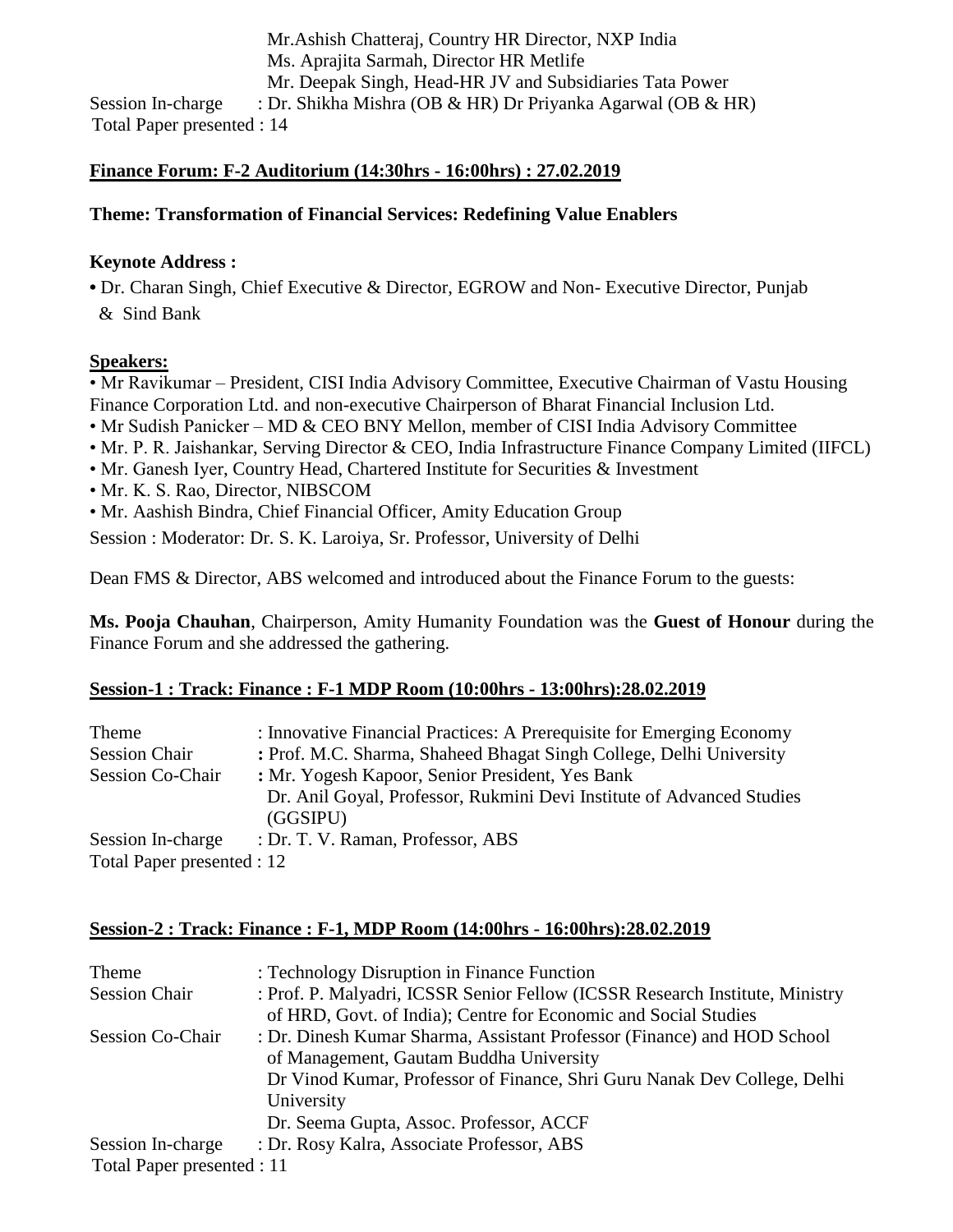### **Quality Forum: F-2 Auditorium (12:00 hrs – 13:30 hrs) : 27.03.2019**

Dean FMS & Director ABS welcomed and introduced the Quality Forum to the guests:

- Prof. A. Thothathri Raman, Chairman, SEAA Trust (Standards for Educational Advancement & Accreditation Trust)
- Mr. Kiran D. Patil, COO Manufacturing (North), Ultratech Cement
- Maj Gen N. K. Dhir, Director, Alphabet Teletec
- Dr. Rattan Chand, Director, EGROW Foundation
- Mr. Uday Ravi, Assoc. Director, Constructure Design Pvt. Ltd.
- Dr. B. K. Srivastava, Ex-Sr. Vice President, Whirlpool
- Mr. Prashant Kr. Satapathy, GM, Food Corporation of India
- Col. Rakesh Gadhoke, AGM, Jaiprakash Associates Ltd.

Session Chair –– Dr. J. K. Sharma, Acting Head, ASB.

The distinguished guests were also welcomed & felicitated by Dean FMS & Director ABS.

## **Session -1: Track: Operations: F-3 MDP Room (10:00hrs - 13:00hrs):28.02.2019**

| Theme                     | : Operational Innovation/Sustainable Operations Management and Quality  |
|---------------------------|-------------------------------------------------------------------------|
|                           | Management                                                              |
| <b>Session Chair</b>      | : Prof. (Dr.) BK Srivastava, Retd. Prof. ABS                            |
| <b>Session Co-Chair</b>   | : Dr Surender Kumar, Asst. Prof. Jaipuria Institute of Management Noida |
| Session In-charge         | : Dr Dayal S Prasad, Prof. ABS                                          |
| Total Paper presented : 6 |                                                                         |

### **Session – 2: Track: Operations : F-3, MDP Room (14:00hrs - 16:00hrs):28.02.2019**

| Theme                     | : Supply Chain Management in Digital Era/Supply Chain Next/New |
|---------------------------|----------------------------------------------------------------|
|                           | technology absorption                                          |
| <b>Session Chair</b>      | : Prof. BK Srivastava, Prof. (Retd.) ABS                       |
| <b>Session Co-Chair</b>   | : Dr Dayal S Prasad, Prof. ABS                                 |
| Session In-charge         | : Dr Sumeet Singh Jasial, Asst. Prof. ABS, AUUP Noida.         |
| Total Paper presented : 5 |                                                                |

## **Marketing Forum : F-2 Auditorium (10:00hrs - 11:30 hrs):28.02.2019**

Theme : Contemporary Issues in Marketing: Innovation and Efficiency

## **Following were the speakers:**

- Dr. T. S. Parmar, MD & CEO, Albert David Limited
- Mr. Peter Vogelsang, International Academician
- Ms. Namita Liz Koshy, Vice President, Ogilvy India
- Mr. Anuj Goyal, Director Marketing, Whirlpool Corporation
- Keynote Address : Prof. (Dr.) Anadi S. Pande, Professor, IIM-Lucknow
- Guest of Honor : Mr. Lalit Agarwal, CMD, V Mart India Ltd.

Dean FMS & Director ABS addressed the gathering and welcomed the guests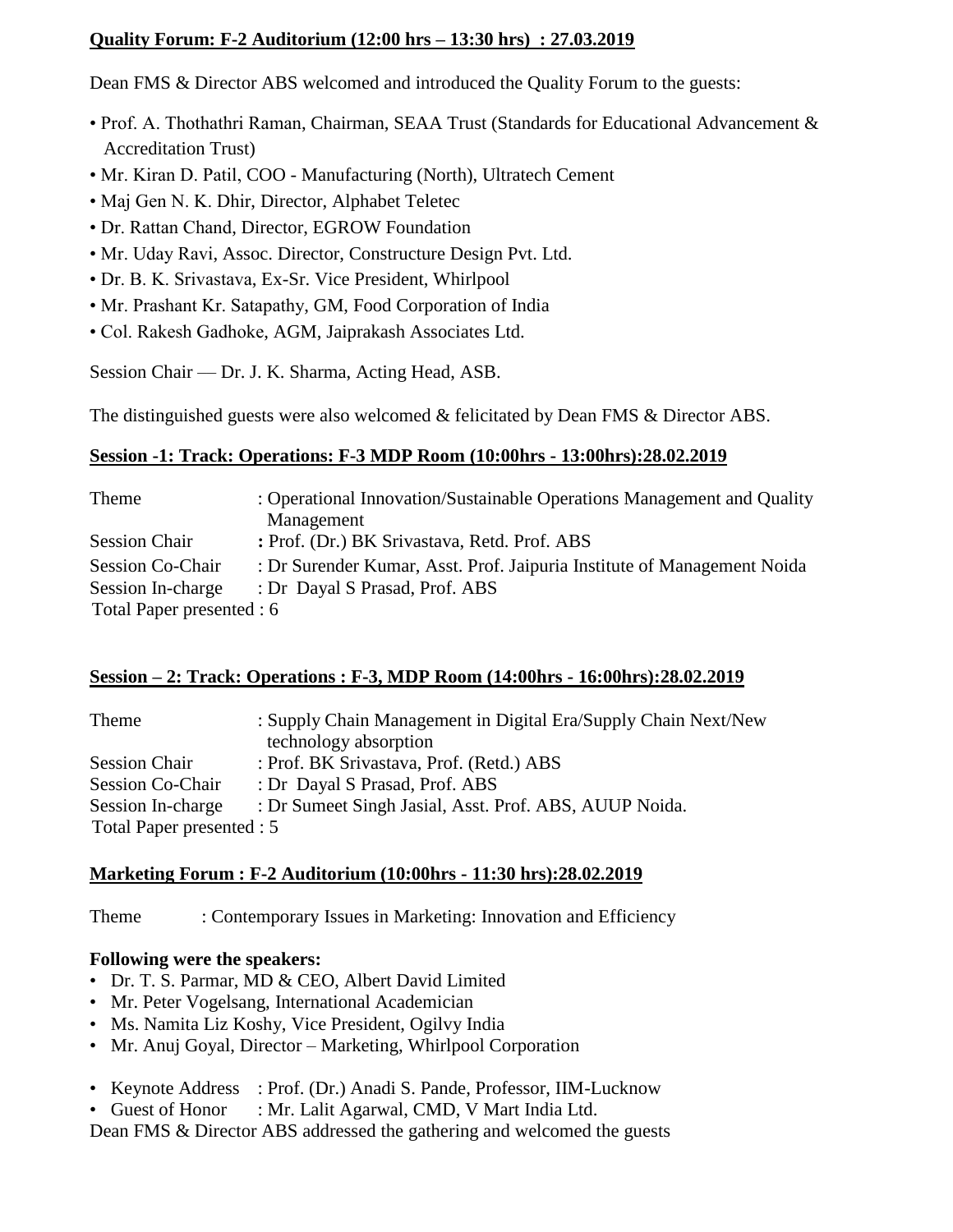## **Session - I : Track: Marketing : F-3 Seminar Hall (14:30 hrs – 17:00 hrs) : 27.02.2019**

| Theme                     | : Value driven Marketing and its Issues                                    |
|---------------------------|----------------------------------------------------------------------------|
| <b>Session Chair</b>      | : Prof. Harsh Vardhan Verma, Faculty of Management Studies, Univ. of Delhi |
| <b>Session Co-Chair</b>   | : Prof. Kartik Dave, Dean of School of Business, Public Policy and Social  |
|                           | Entrepreneurship (SBPPSE), Ambedkar University, New Delhi                  |
|                           | Prof. Rajan Yadav, Head, Delhi School of Management, Delhi Technological   |
|                           | University                                                                 |
|                           | Prof. (Dr.) Ashok Sharma, Amity Business School, Amity University, Noida   |
|                           | Session In-charge : Dr. Varsha Khattri, Assistant Professor, ABS           |
| Total Paper presented: 14 |                                                                            |

## **Session -2: Track: Marketing: F-3, Seminar Hall (14:00hrs - 16:00hrs):28.02.2019**

| Theme                   | : Innovative Practices and Sustainable Development in Marketing                                                                         |
|-------------------------|-----------------------------------------------------------------------------------------------------------------------------------------|
| <b>Session Chair</b>    | : Prof. Arvind Shukla, Birla Institute of Management Technology, Greater<br>Noida                                                       |
| <b>Session Co-Chair</b> | : Prof. Atindra Nath Bhattacharya, School of Inspired Leadership (SOIL),<br>Gurgaon                                                     |
|                         | Prof. Sapna Popli, Institute of Management Technology, Ghaziabad<br>Prof. Naushadul Haque Mullick, Centre for Management Studies, Jamia |
|                         | Millia Islamia, New Delhi.                                                                                                              |
| Session In-charge       | : Dr Varsha Khattri, ABS                                                                                                                |

Total Paper presented : 16

### **Management and Industry Associations Forum: 11:30hrs- 13:30hrs at F-2 Auditorium (28.2.2019)**

| Theme                          | : Role of Federations and Management Associations in Bridging the Gap<br>between Academia and Industry                                                                        |
|--------------------------------|-------------------------------------------------------------------------------------------------------------------------------------------------------------------------------|
| <b>Session Moderator</b>       | : Dr. A. K. Nagpal, Chairman – Amity University PACIFIC Forum, Chairman<br>$-$ BoG, RBMF and Chairman & DG, Amity University Middle East<br>Initiative moderated the session. |
| $\mathbf{I}$ ist of Donalistan |                                                                                                                                                                               |

### **List of Panelists:**

- Mr. Mahesh Munjal, Convener, CII WUP Industry Academia Skill Panel and Chairman & MD Majestic Auto Limited
- Dr. Raj Agrawal, Director, Center for Management Education, AIMA
- Dr. Gunveena Chadha, Asst. Secretary General, FICCI
- Mr. M.K. Vajpayee, Co-Chairman, ASSOCHAM National Council of Education
- Mr. Nalin Srivastava, Head Membership, National HRD Network

Welcome Address and Introduction to Management and Industry Associations Forum was made by Dean FMS and Director ABS. An MoU with Wharf Street Strategies was signed during the Forum.

## **Valedictory Session: 16:00hrs - 17:50hrs at F-2 Auditorium (28.02.2019**

Dean FMS & Director ABS & Chairperson GLRC-2019 welcomed the Guests and Glimpses of GLRC – 2019 was made by him.

### **Following Alumni addressed the gathering:**

• Mr. Amit Shukla, Founder, Easy Gov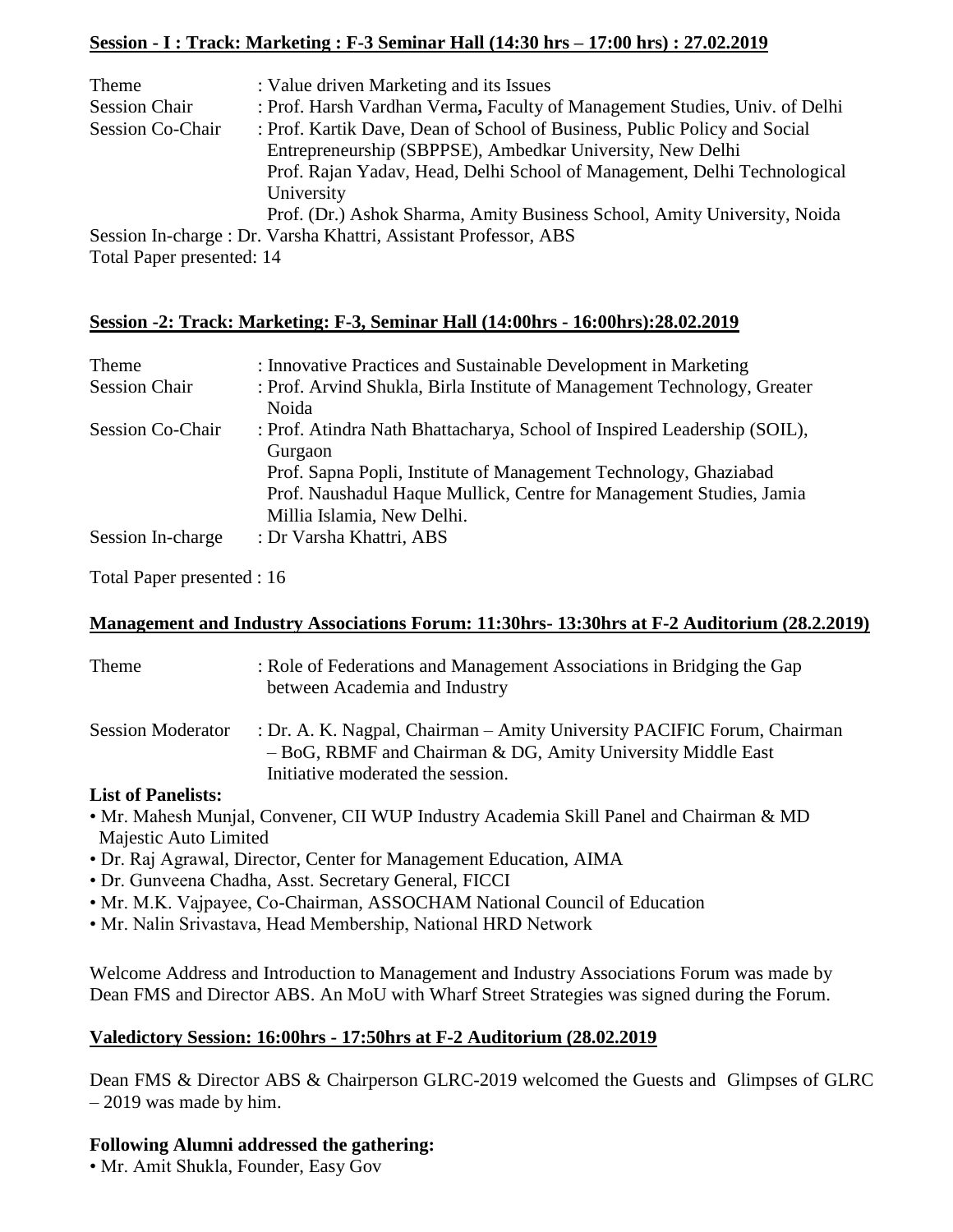- Mr. Hindol Kundu, Founder & ED, Mausiqi India (P) Ltd.
- Mr. Kshitij Doval, Founder & CEO, Unhu Entertainment LLP
- Mr. Venkatesh Krishna Murthy, Founder & CEO, Wharf Street Strategies

**Address by Hon'ble Guest of Honour:** Dr. Badar Alam Iqbal, Emeritus Professor & Chairman to the Institute FBIAR & IUBAT.

**Keynote Address by :** Dr. Kumar Suresh, NIEPA

**Four Start-ups of ABS** students (currently in 4<sup>th</sup> Semester) were showcased :

- "**Rapha Kitchen Food that heals North India"** by Botham Kharibam, CEO & Founder 2017- 19 Batch, MBA (Entrepreneurship)
- "**Abstract naturals co"** by Maanya Mahaur, CEO & Founder, 2017-19 Batch, MBA (Entrepreneurship)
- **"DAlessandro"** by Deepanshi Bhati, Founder & CEO, 2017-19 Batch, MBA (Entrepreneurship)
- **"Dreamdecor.in"** by Mahima Mudgal, Founder & CEO, 2017-19 Batch, MBA (Entrepreneurship)

### **Following Publications were released :**

- 1. Amity Journal of Entrepreneurship & Leadership (AJEL)
- 2. Two Special issues of Research papers presented during GLRC-2019

**Dr. Sunita Singh,** Hon'ble Pro-Vice Chancellor addressed the gathering.

### **Amity Excellence Awards were conferred upon following organizations and individuals during GLRC :**

- **Radico Khaitan Ltd.:** Mr. Amar Sinha, Chief Operating Officer along with Mr. Vinay Padroo (HR) & Mr. Vikul Goyal (Marketing Head) received the award
- **HCL Technologies Ltd**. Mr. Ashish Bhalla, Head Global Corporate Recruitments received the award
- **MakeMyTrip Ltd.** : Ms. Sailja Mokkapati (Director Talent Acquisition) & Ms. Roli Rajwanshi received the award.
- **Mail Today Newspapers Pvt. Ltd**.: Mr. Amit Gupta, CEO received the award.
- **Viniculum Solutions Pvt. Ltd.** : Mr. Sushant Sharma, Sr. Marketing Manager received the award.
- **Mahindra & Mahindra Financial Services Limited**: Mr. Anurag Jain (General Manager -Car Loans) and Mr. Mayur Khandelwal – Divisional Manager received the award.
- **ZS Associates India Private Limited**: Ms. Priya Tripathi & Ms. Isha Sanan (from Team HR), received the award.
- **Luminous Power Technologies Pvt. Ltd.** : Mr. Naveen Saxena, Assistant Vice President, Marketing and Ms. Neha Malhotra, Sr. Manager – HR & CSR received the award